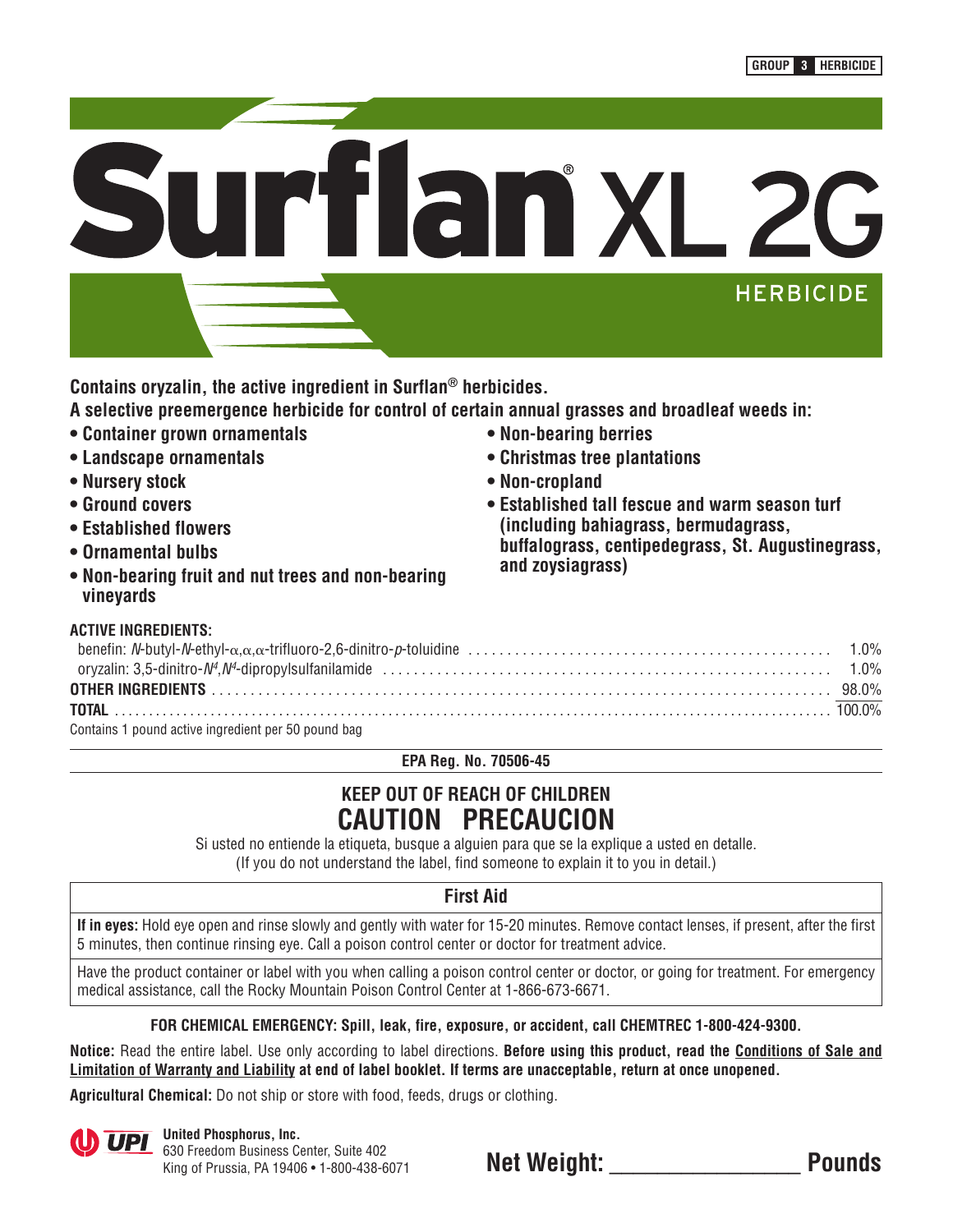# **Precautionary Statements Hazards to Humans and Domestic Animals CAUTION**

Causes moderate eye irritation. Avoid contact with eyes or clothing. Prolonged or frequently repeated skin contact may cause allergic reactions in some individuals.

# **Personal Protective Equipment (PPE)**

## **Applicators, loaders and other handlers must wear:**

- Long-sleeved shirt and long pants
- Shoes plus socks

Follow manufacturer's instructions for cleaning/maintaining PPE. If no such instructions for washables exist, use detergent and hot water. Keep and wash PPE separately from other laundry.

### **User Safety Recommendations**

### Users should:

- Wash hands before eating, drinking, chewing gum, using tobacco or using the toilet.
- Remove clothing/PPE immediately if pesticide gets inside. Then wash thoroughly and put on clean clothing.
- Remove PPE immediately after handling this product. Wash the outside of gloves before removing. As soon as possible, wash thoroughly and change into clean clothing.

# **Environmental Hazards**

This pesticide is toxic to fish and aquatic invertebrates. Do not apply directly to water, or to areas where surface water is present or to intertidal areas below the mean high water mark. Do not contaminate water when disposing of equipment washwaters or rinsate. Drift and runoff may be hazardous to aquatic organisms in water adjacent to treated areas.

# **Directions for Use**

It is a violation of Federal law to use this product in a manner inconsistent with its labeling.

Read all Directions for Use carefully before applying.

Do not apply this product in a way that will contact workers or other persons or pets, either directly or through drift. Only protected handlers may be in the area during application. For any requirements specific to your State or Tribe, consult the agency responsible for pesticide regulation.

## **Agricultural Use Requirements**

Use this product only in accordance with its labeling and with the Worker Protection Standard, 40 CFR part 170. This Standard contains requirements for the protection of agricultural workers on farms, forests, nurseries, and greenhouses, and handlers of agricultural pesticides. It contains requirements for training, decontamination, notification, and emergency assistance. It also contains specific instructions and exceptions pertaining to the statements on this label about personal protective equipment (PPE) and restricted-entry interval. The requirements in this box only apply to uses of this product that are covered by the Worker Protection Standard.

Do not enter or allow worker entry into treated areas during the restricted-entry interval (REI) of 24 hours. **Exception:** If the product is soil-injected or soil incorporated, the Worker Protection Standard, under certain circumstances, allows workers to enter the treated area if there will be no contact with anything that has been treated.

PPE required for early entry to treated areas that is permitted under the Worker Protection Standard and that involves contact with anything that has been treated, such as plants, soil, or water, is:

• Coveralls

• Chemical-resistant gloves made of any waterproof material

• Shoes plus socks

# **Non-Agricultural Use Requirements**

The requirements in this box apply to uses of this product that are NOT within the scope of the Worker Protection Standard for Agricultural Pesticides (40 CFR Part 170). The WPS applies when this product is used to produce agricultural plants on farms, forests, nurseries, or greenhouses.

**Entry Restrictions for Non-WPS Uses:** Do not enter or allow other people or pets to enter the treated area until dusts have settled. If watering-in is required after the application, except for those people involved in the watering-in, do not enter or allow other people or pets to enter the treated areas until the watering-in is complete and the surface is dry.

# **Storage and Disposal**

Do not contaminate water, food, or feed by storage or disposal.

**Pesticide Storage:** Store in original container only. In case of leak or spill, contain material and dispose as waste.

**Pesticide Disposal:** Wastes resulting from the use of this product may be disposed of on site or at an approved waste disposal facility.

**Container Disposal:** Nonrefillable container. Do not reuse or refill this container. Completely empty bag into application equipment. Then offer for recycling if available, or dispose of empty bag in a sanitary landfill or by incineration, or, if allowed by state and local authorities, by burning. If burned, stay out of smoke.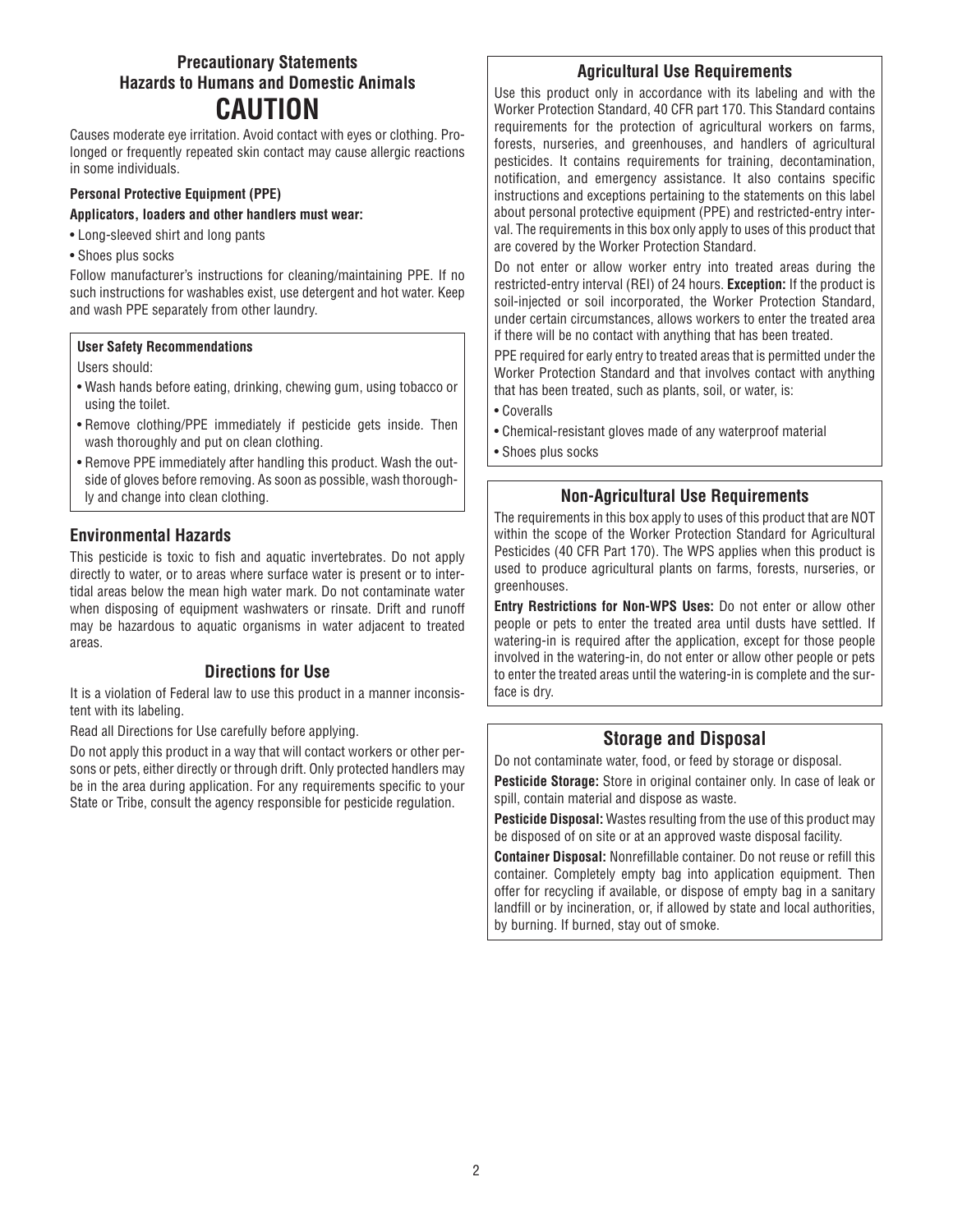## **General Information**

Surflan XL 2G herbicide is a preemergence herbicide for control of certain annual grasses and broadleaf weeds in container and landscape ornamentals, nursery stock, ground covers, established tall fescue and warm season turf, established flowers, ornamental bulbs, non-bearing fruit and nut trees and non-bearing vineyards, non-bearing berries, Christmas tree plantations, non-cropland and established tall fescue and warm season turf (including bahiagrass, bermudagrass, buffalograss, centipedegrass, St. Augustinegrass, and zoysiagrass). Apply Surflan XL 2G prior to germination of target weeds or immediately after cultivation. Length of weed control will vary with rate of Surflan XL 2G applied, weed population, potting media or soil conditions, temperature, watering regime, and other factors. Following application, user should monitor and observe level of weed control over time to determine when additional applications may be needed.

## **General Use Precautions and Restrictions**

### **Do not aerially apply this product.**

Do not graze or feed forage from treated areas to livestock.

Landscape and field grown ornamentals: maximum number of applications per year is 2.

Ornamental bulbs: for fall application to coarse soils – maximum number of applications per year is 2.

Ornamental bulbs: applications February through March, all soils – maximum number of applications per year is 3.

Christmas tree plantations: maximum number of applications per year is 2. Noncrop areas: maximum number of applications per year is 2.

Surflan XL 2G does not control established weeds. Existing weeds should be controlled by cultivation or with postemergence herbicides. Weed residues, prunings and trash should be removed or thoroughly mixed into soil prior to treatment. Soil should be in good condition and free of clods at the time of application. When applied to turf, this product must be watered in as soon as possible after application to dissolve the granules. A single rainfall or irrigation of 1/2 inch or more is required after product application.

For other applications, a single rainfall or sprinkler irrigation of 0.5 inches or more, or flood irrigation is required to activate Surflan XL 2G. If rainfall or irrigation has not occurred within 21 days of application and tillage is possible, Surflan XL 2G may be activated using cultivation equipment capable of uniformly mixing the herbicide into the upper 1-2 inches of soil. Failure to activate Surflan XL 2G may result in erratic weed control. Do not apply when wind conditions favor drift of Surflan XL 2G granules from the target area.

Users who wish to use Surflan XL 2G on plant species not recommended on this label may determine the suitability for such uses by treating a small number of such plants at a recommended rate. Prior to treatment of larger areas, the treated plants should be observed for any sign of herbicidal injury during 30 to 60 days of normal growing conditions to determine if the treatment is non-injurious to the target plant species. **The user assumes responsibility for any plant damage or other liability resulting from use of Surflan XL 2G on plant species not recommended on this label.**

### **Application Directions**

Apply Surflan XL 2G using a drop or rotary-type spreader designed to apply granular herbicides or insecticides. Calibrate application equipment prior to use according to manufacturer's directions. Check frequently to be sure equipment is working properly and distributing granules uniformly. Do not use spreaders that apply material in narrow concentrated bands. Avoid skips or overlaps as poor weed control or crop injury may occur. More uniform application may be achieved by spreading half of the required amount of product over the area and then applying the remaining half in swaths at right angles to the first.

#### **Application Techniques for Applying Surflan XL 2G**

- When using a drop-type spreader, a splashboard mounted under the hopper will provide more even granule distribution.
- A chain fastened to the side of the spreader and allowed to drag on the soil surface can be used to mark the edge of the treated swath and help prevent skips or overlaps.
- For treating smaller areas or rows of nursery stock or ornamental beds, a hand held or push-type rotary applicator such as a whirlybird or cyclone unit is recommended. For hand held units, walk and turn the crank at a constant rate of speed.
- A shaker-type applicator made from a small container with holes punched in the bottom is recommended for small, difficult to treat areas. Carefully measure the amount of product needed to avoid overapplication.

### **Approved Uses**

**Established† Container Grown Ornamentals, Established Tall Fescue and Warm Season Turfgrasses, Landscape Ornamentals, Nursery Stock, Ground Covers, Flowers, Ornamental Bulbs, Non-bearing Fruit and Nut Trees and Non-bearing Vineyards, Non-bearing Berries, Christmas Tree Plantations, and Non-cropland**

Surflan XL 2G is recommended as a preemergence treatment for control of certain annual grasses and broadleaf weeds in container grown ornamentals, landscape ornamentals, nursery stock, ground covers, established tall fescue, warm season turfgrasses, established flowers, ornamental bulbs, non-bearing fruit and nut trees and non-bearing vineyards, non-bearing berries, Christmas tree plantations, and non cropland. Apply Surflan XL 2G prior to germination of target weeds, or immediately after cultivation.

**† Definition of established plantings:** Apply only to established plantings. Established plants are defined as those that have been transplanted into their final growing location for a sufficient period of time to allow the soil to be firmly settled around the roots from packing and rainfall or irrigation. Do not apply to seedbeds or seedling transplant beds.

#### **Broadcast Application Rates**

|                                                         | <b>Surflan XL 2G</b> |                          | <b>Minimum</b><br><b>Time Between</b> | <b>Total</b><br><b>Amount</b><br>Allowed |
|---------------------------------------------------------|----------------------|--------------------------|---------------------------------------|------------------------------------------|
| Labeled<br>∣Use Site                                    | (lb./acre)           | (Ib./1,000<br>$sq.$ ft.) | <b>Applications</b><br>(months)       | Per Year<br>(lb./acre)                   |
| $\bullet$ Landscape<br><b>Ornamentals</b>               | 200                  | 4.6                      | 2                                     | 400                                      |
| • Field-grown<br>and container-<br>grown<br>ornamentals | 300                  | 6.9                      | 4                                     | 600                                      |

**Note:** Refer to the "General Information" section of this label for general use precautions and information on application.

### **Special Use Precautions**

To avoid possible plant injury, **do not apply Surflan XL 2G to:**

- plants or areas in greenhouses or other enclosed structures.
- plants that will bear fruits, berries or nuts within 12 months of application.
- nursery seedbeds or forest or Christmas tree seedling transplant beds.
- unrooted liners or cuttings that have been planted in pots for the first time.
- pots less than four inches wide.
- ground covers until they are established and well rooted.
- ornamental plantings where the likelihood of runoff onto lawn areas containing dichondra or cool season turfgrass species exists.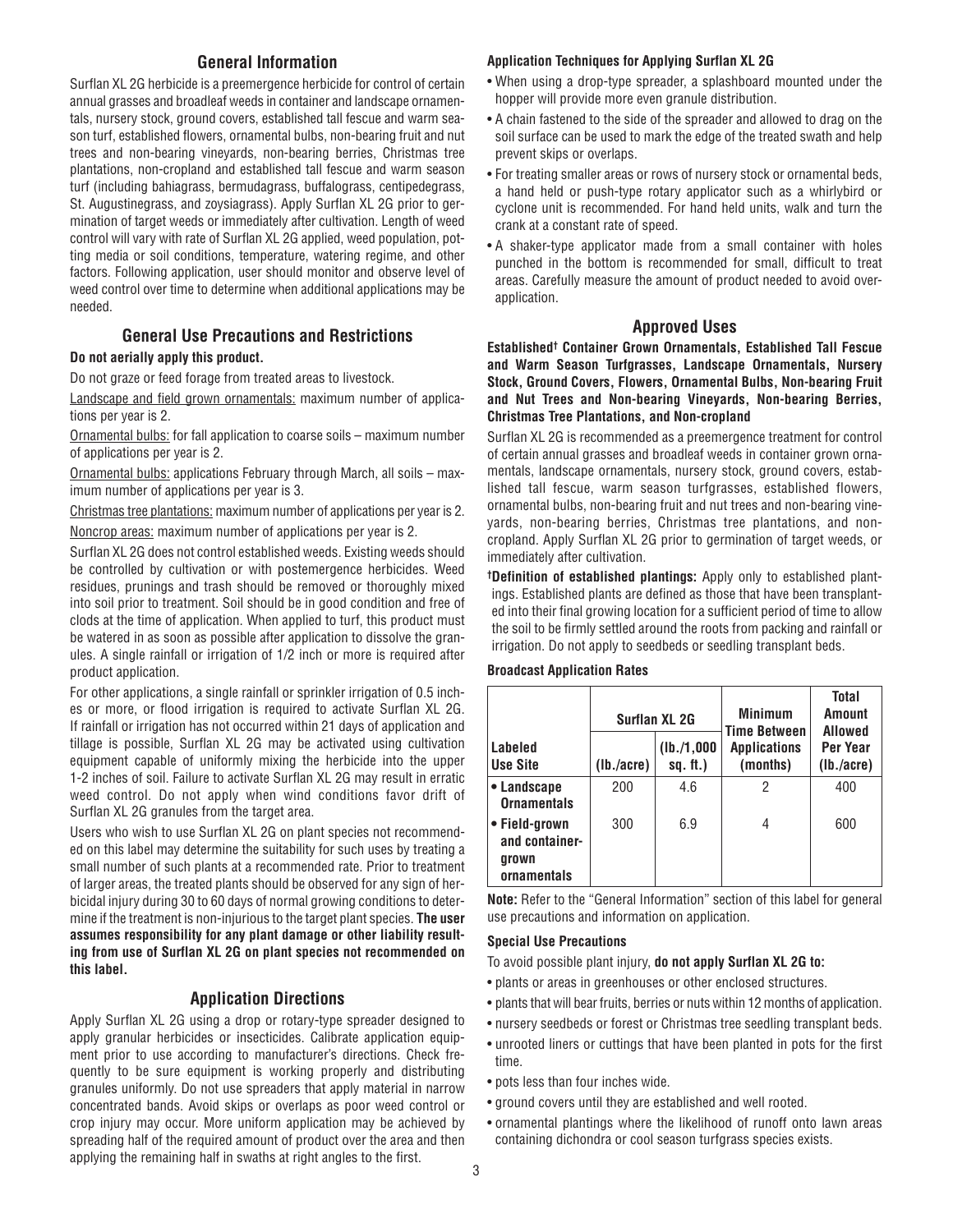• Do not apply Surflan XL 2G to the following plant species or injury may occur:

Begonia spp. (begonia) Coleus hybridus (coleus) Deutzia gracilis (slender deutzia) Pseudotsuga menziesii (Douglas-fir) Thuja occidentalis 'Techny' (Techny arborvitae) Tsuga canadensis (eastern hemlock)

**Ice Plant:** When establishing unrooted ice plant (Mesembryanthemum crystallinum and Carpobrotus edulis) on coarse soils, do not exceed the 200 lbs./acre rate of Surflan XL 2G or crop injury may occur. After the ice plant is well established, a second application may be made.

**Unlisted plant species:** Users who wish to use Surflan XL 2G on plant species not recommended on this label may determine the suitability for such uses by treating a small number of such plants at a recommended rate. Prior to treatment of larger areas, the treated plants should be observed for any sign of herbicidal injury during 30 to 60 days of normal growing conditions to determine if the treatment is non-injurious to the target plant species. **The user assumes responsibility for any plant damage or other liability resulting from use of Surflan XL 2G on plant species not recommended on this label.**

## **Weeds Controlled or Suppressed by Surflan XL 2G**

**Weeds controlled when Surflan XL 2G is applied at a rate of 200 to 300 pounds per acre (4.6 to 6.9 pounds per 1,000 sq. ft.).**

### **Annual Grasses**

| <b>Common Name</b>           | <b>Scientific Name</b>   |
|------------------------------|--------------------------|
| barley, little               | Hordeum pusillum         |
| barnyardgrass                | Echinochloa crus-galli   |
| crabgrass                    | Digitaria spp.           |
| crowfootgrass                | Dactyloctenium aegyptium |
| cupgrass, southwestern       | Eriochloa gracilis       |
| foxtail                      | Setaria spp.             |
| goosegrass                   | Eleusine indica          |
| johnsongrass (seedling only) | Sorghum halepense        |
| junglerice                   | Echinochloa colonum      |
| lovegrass, Mexican           | Eragrostis mexicana      |
| lovegrass, orcutt            | Eragrostis orcuttiana    |
| oat, wild                    | Avena fatua              |
| panicum, browntop            | Panicum fasciculatum     |
| panicum, fall                | Panicum dichotomiflorum  |
| panicum, Texas               | Panicum texanum          |
| ryegrass, Italian            | Lolium multiflorum       |
| sandbur, field               | Cenchrus incertus        |
| signalgrass                  | Brachiaria spp.          |
| sprangletop, red             | Leptochloa filiformis    |
| witchgrass                   | Panicum capillare        |

### **Broadleaf Weeds**

| <b>Common Name</b>    | <b>Scientific Name</b>  |
|-----------------------|-------------------------|
| bittercress           | Cardamine oligosperma   |
| carpetweed            | Mollugo verticillata    |
| chickweed, common     | Stellaria media         |
| fiddleneck, coast     | Amsinckia intermedia    |
| filaree, redstem      | Erodium cicutarium      |
| filaree, whitestem    | Erodium moschatum       |
| groundsel, common     | Senecio vulgaris        |
| henbit                | Lamium amplexicaule     |
| knotweed, prostrate   | Polygonum aviculare     |
| lambsquarters, common | Chenopodium album       |
| pigweed               | <i>Amaranthus</i> spp.  |
| puncturevine          | Tribulus terrestris     |
| purslane, common      | Portulaca oleracea      |
| pusley, Florida       | Richardia scabra        |
| rocket, London        | Sisymbrium irio         |
| rockpurslane, desert  | Calandrinia ciliata     |
| shepherdspurse        | Capsella bursa-pastoris |
| spurge, prostrate     | Euphorbia humistrata    |
| woodsorrel, yellow    | Oxalis stricta          |

### **In addition to the weeds controlled, the following weeds will be partially controlled or suppressed at 200 to 300 pounds per acre (4.6 to 6.9 pounds per 1,000 sq ft).**

| <b>Common Name</b>     | <b>Scientific Name</b>   |
|------------------------|--------------------------|
| horseweed              | Conyza canadensis        |
| ladysthumb             | Polygonum persicaria     |
| lettuce, prickly       | Lactuca serriola         |
| mallow, common         | Malva neglecta           |
| milkweed, climbing     | Sarcostemma cynanchoides |
| morningglory           | <i>lpomoea</i> spp.      |
| mustard, black         | Brassica nigra           |
| mustard, wild          | Brassica kaber           |
| nightshade, black      | Solanum nigrum           |
| ragweed, common        | Ambrosia artemisiifolia  |
| smartweed              | Polygonum pensylvanicum  |
| sowthistle, annual     | Sonchus oleraceus        |
| spurge, spotted        | Euphorbia maculata       |
| teaweed (prickly sida) | Sida spinosa             |
| velvetleaf             | Abutilon theophrasti     |
| wheat, volunteer       | <i>Triticum</i> spp.     |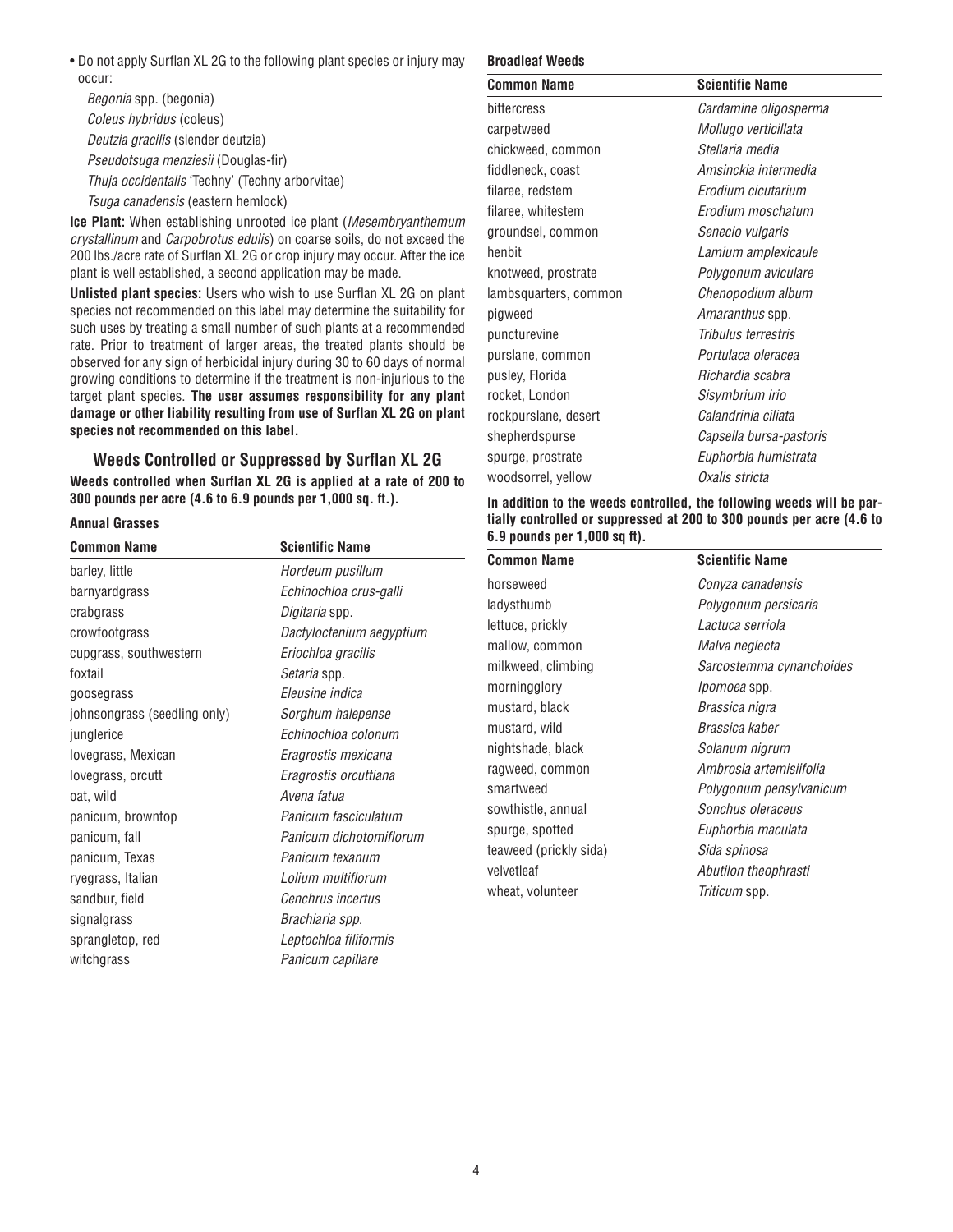## **Surflan XL 2G May Be Used On The Following Established Plant Species: (Note limitations on recommended treatment methods.)**

### **Trees**

## **Recommended Treatment Method: Scientific Name/ C = Container Grown Common Name** F = Field Grown Abies balsamea Balsam fir F Abies concolor White fir F Abies fraseri Fraser fir Fraser fire the state of the state of the state of the state of the state of the state of the state of the state of the state of the state of the state of the state of the state of the state of the state of the Abies grandis Grand fir F Abies lasiocarpa Alpine fir F Abies veitchi Veitch fir F Abutilon hybridum Albus flowering maple F Luteus flowering maple F Roseus flowering maple F Tangerine flowering maple entitled and the F<br>Vesuvius red flowering maple Vesuvius red flowering maple Acer spp. maple **F** Arecastrum romanzoffianum Queen palm F Betula papyrifera Paper birch F Betula nigra River birch F Betula pendula White birch F Bucida buceras Black olive F Ceratonia siliqua Carob **F** Cercidium floridum Blue palo verde F Cercis canadensis Redbud **C.F.** Chamaecyparis lawsoniana Lawson falsecypress F Chamaecyparis obtusa spp. Filicoides-fernspray cypress F Gracilis-slender Hinoki cypress F Chamaecyparis pisifera Sawara-false cypress<br>Squarrosa-moss cypress F Squarrosa-moss cypress Chamaedorea cataractarum Cat palm F Chamaedorea costaricana

Palm F

## **Recommended Treatment Method: Scientific Name/ C = Container Grown Common Name** F = Field Grown Chamaedorea elegans Parlor palm F Cornus florida Flowering dogwood F Crupaniopsis anacardioides Carrot wood F Cryptomeria japonica Japanese cryptomeria C,F Cupressus glabra Arizona cypress C,F Cupressus sempervirens Italian cypress C,F Elaeagnus angustifolia Russian olive C, E Eucalyptus cinerea Mealy eucalyptus F Silver dollar eucalyptus F Eucalyptus camaldulensis Red gum eucalyptus F Eucalyptus nicholii Narrow-leaved eucalyptus F Eucalyptus sideroxylon Red ironbark eucalyptus F Ficus benjamina Ficus F Fraxinus spp. Ash F Ginkgo biloba Maidenhair tree C,F Gleditsia triacanthos Honey locust F Heteromeles arbutiflora Toyon **F** Juniperus virginiana Eastern redcedar F Kalmia latifolia Mountain laurel F Koelreuteria paniculata goldenrain tree F Liquidambar styraciflua American sweet gum C,F Magnolia grandiflora Southern magnolia F Malus spp. Crabapple F Morus alba White mulberry **F** Olea euripaea Olive F Picea abies Norway spruce F Picea engelmanni Engelmann spruce F

**Trees (continued)**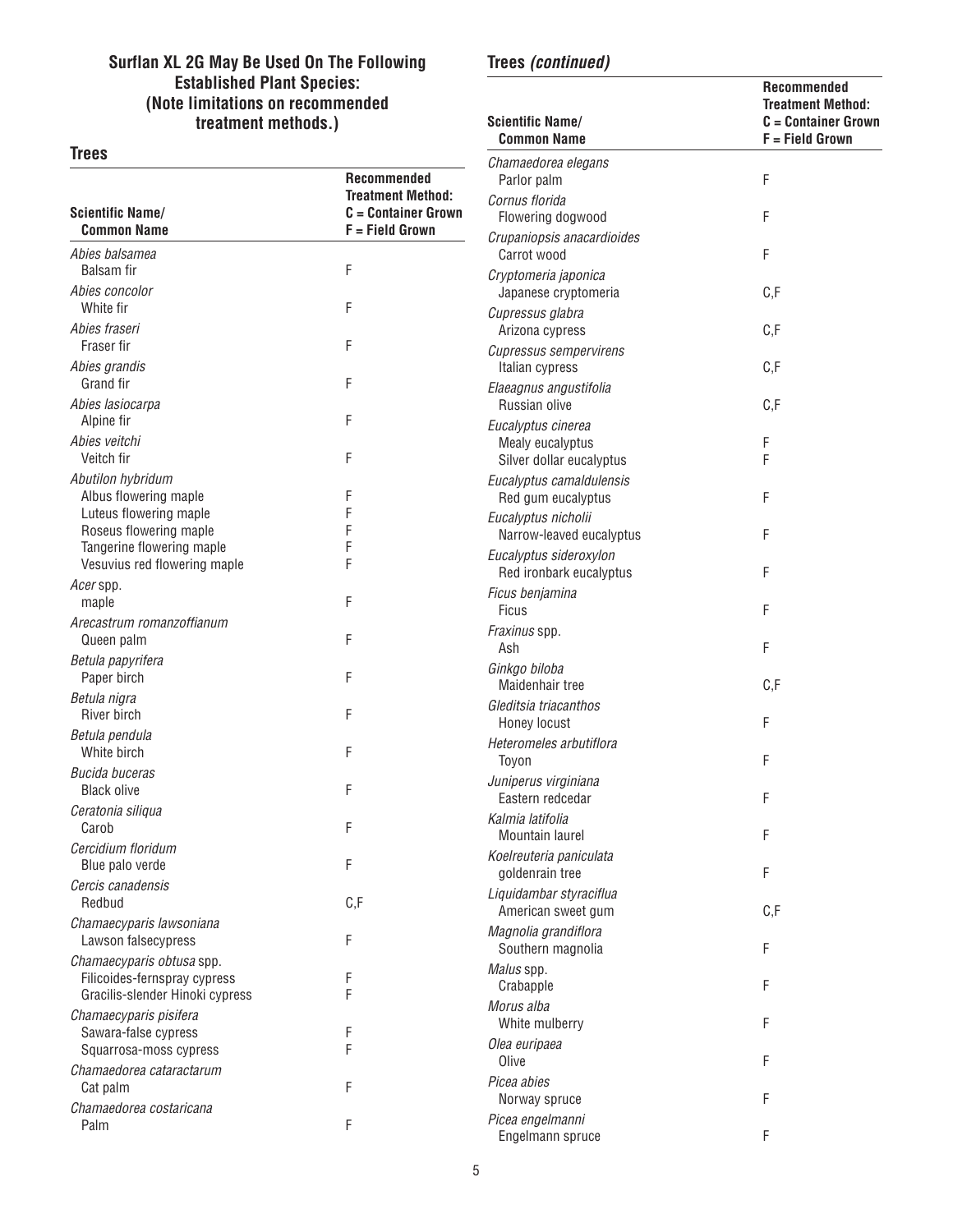# **Trees (continued)**

# **Ornamental Shrubs**

| <b>Scientific Name/</b><br><b>Common Name</b>     | <b>Recommended</b><br><b>Treatment Method:</b><br>$C =$ Container Grown<br>F = Field Grown | <b>Scientific Name/</b><br><b>Common Name</b>                     | <b>Recommended</b><br><b>Treatment Method:</b><br>$C =$ Container Grown<br>F = Field Grown |
|---------------------------------------------------|--------------------------------------------------------------------------------------------|-------------------------------------------------------------------|--------------------------------------------------------------------------------------------|
| Picea glauca                                      |                                                                                            | Abelia grandiflora                                                |                                                                                            |
| Conica-dwarf Alberta spruce                       | F                                                                                          | Glossy abelia                                                     | F                                                                                          |
| White spruce                                      | F                                                                                          | Acacia redolens                                                   |                                                                                            |
| Picea mariana<br><b>Black spruce</b>              | F                                                                                          | Prostrate acacia                                                  | F                                                                                          |
|                                                   |                                                                                            | Agave americana<br>Century plant                                  | F                                                                                          |
| Picea pungens spp.<br>Glauca-Colorado blue spruce | F                                                                                          | Agave macroculmis                                                 |                                                                                            |
| Hoopsii-Hoop's blue spruce                        | F                                                                                          | Agave                                                             | F                                                                                          |
| Koster-Koster blue spruce                         | F                                                                                          | Arctostaphylos stanfordiana                                       |                                                                                            |
| Pinus spp.                                        |                                                                                            | Stanford manzanita                                                | F                                                                                          |
| Pine                                              | C, F                                                                                       | Astilbe chinensis                                                 |                                                                                            |
| Platanus occidentalis                             |                                                                                            | False spirea                                                      | C, F                                                                                       |
| American sycamore<br>Platanus racemosa            | F                                                                                          | Baccharis pilularis                                               |                                                                                            |
| California sycamore                               | F                                                                                          | Coyotebush                                                        | F                                                                                          |
| Podocarpus spp.                                   |                                                                                            | Berberis thunbergii<br>Atropurea-Redleaf Japanese barberry        | C, F                                                                                       |
| Podocarpus                                        | F                                                                                          | Aurea golden Japanese barberry                                    | C, F                                                                                       |
| Populus deltoides                                 |                                                                                            | Crimson pygmy barberry                                            | C, F                                                                                       |
| Cottonwood                                        | F                                                                                          | Bougainvillea spp.                                                |                                                                                            |
| Prunus caroliniana                                |                                                                                            | Barbara Karst                                                     | F                                                                                          |
| Carolina laurelcherry                             | F                                                                                          | California Gold                                                   | F                                                                                          |
| Prunus laurocerasus                               |                                                                                            | Scarlet O'Hara<br><b>Texas Dawn</b>                               | F<br>F                                                                                     |
| English laurelcherry                              | F                                                                                          | Buxus microphylla                                                 |                                                                                            |
| Prunus mahaleb<br>Mahaleb cherry                  | F                                                                                          | Japonica-Japanese boxwood                                         | C, F                                                                                       |
| Prunus yedoensis                                  |                                                                                            | Littleleaf boxwood                                                | F                                                                                          |
| Yoshino flowering cherry                          | F                                                                                          | <b>Buxus sempervirens</b>                                         |                                                                                            |
| Quercus spp.                                      |                                                                                            | Common boxwood                                                    | C, F                                                                                       |
| 0ak                                               | C, F                                                                                       | Callistemon citrinus                                              |                                                                                            |
| Salix babylonica                                  |                                                                                            | Lemon bottlebrush                                                 | C, F                                                                                       |
| Babylon weeping willow                            | F                                                                                          | Ceanothus spp.<br>Wild lilac                                      | C, F                                                                                       |
| Corkscrew willow                                  | F                                                                                          | Chamaecyparis obtusa spp.                                         |                                                                                            |
| Schinus molle<br>California pepper tree           | F                                                                                          | Kosteri cypress                                                   | F                                                                                          |
| Sequoiadendron giganteum                          |                                                                                            | Nana-dwarf Hinoki cypress                                         | F                                                                                          |
| Giant sequoia                                     | F                                                                                          | Torulosa cypress                                                  | F                                                                                          |
| Sequoia sempervirens                              |                                                                                            | Chamaecyparis pisifera                                            |                                                                                            |
| Coast redwood                                     | F                                                                                          | Filifera-thread cypress                                           | F<br>F                                                                                     |
| Swietenia mahogani                                |                                                                                            | Squarrosa minima-dwarf moss cypress<br>Chrysalidocarpus lutescens |                                                                                            |
| Mahogany                                          | F                                                                                          | Areca palm                                                        | F                                                                                          |
| Tabebuia caraiba                                  |                                                                                            | Cleyera japonica                                                  |                                                                                            |
| Yellow tab                                        | F                                                                                          | Japanese cleyera                                                  | C, F                                                                                       |
| Tilia cordata<br>Littleleaf linden                | C, F                                                                                       | Cotoneaster adpressus                                             |                                                                                            |
| Thuja plicata                                     |                                                                                            | Praecox-early cotoneaster                                         | F                                                                                          |
| Western redcedar                                  | F                                                                                          | Cotoneaster apiculatus                                            |                                                                                            |
| Ulmus parvifolia                                  |                                                                                            | Cranberry cotoneaster                                             | C, F                                                                                       |
| <b>Chinese Elm</b>                                | F                                                                                          | Cotoneaster buxifolius                                            |                                                                                            |
| Umbellularia californica                          |                                                                                            | Brightbead cotoneaster                                            | F                                                                                          |
| California laurel                                 | F                                                                                          | Cotoneaster congestus<br>Pyrenees cotoneaster                     | F                                                                                          |
| Washingtonia robusta                              |                                                                                            | Cotoneaster dammeri                                               |                                                                                            |
| Mexican fan palm                                  | F                                                                                          | Bearberry cotoneaster                                             | C, F                                                                                       |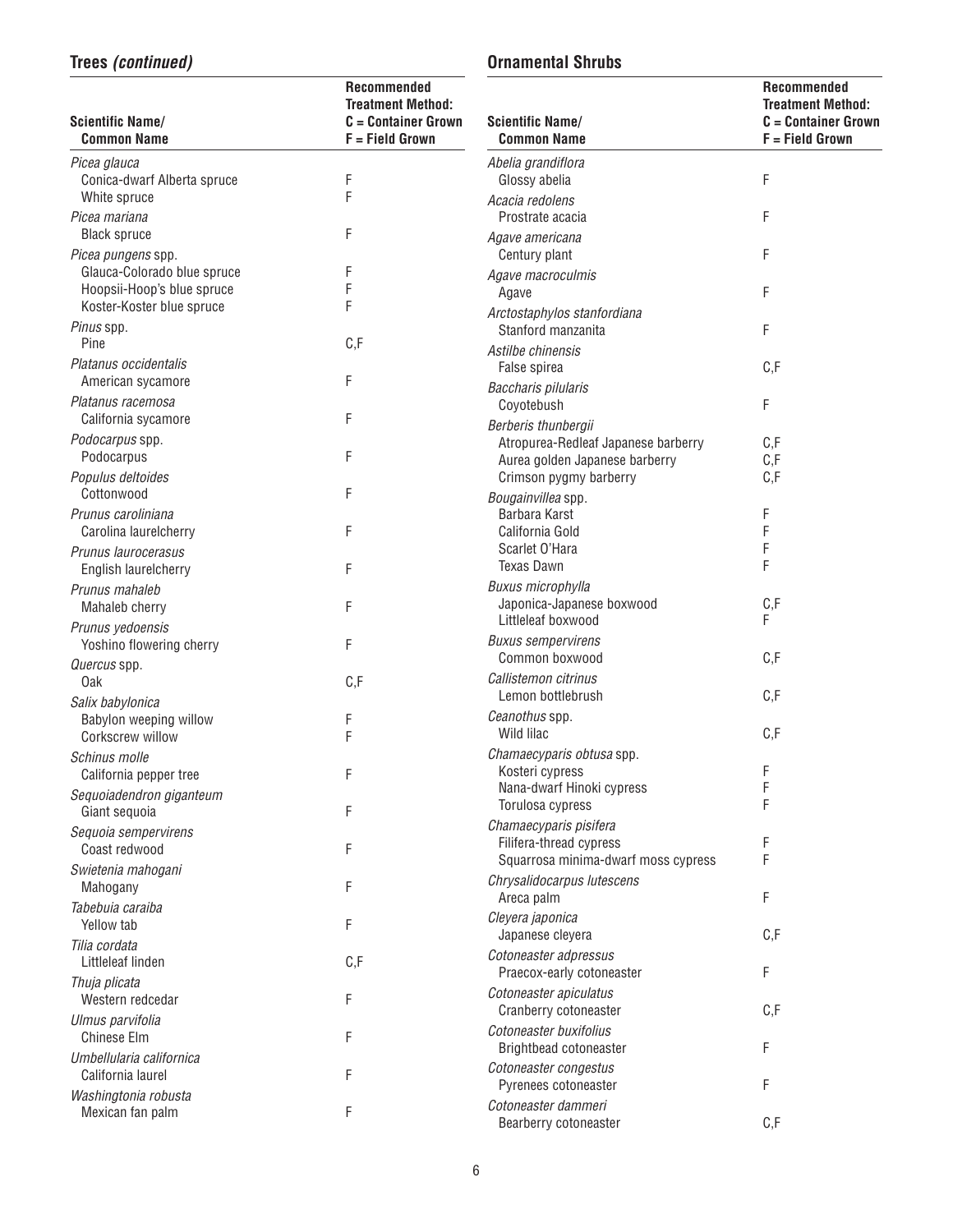# **Ornamental Shrubs (continued)**

# **Ornamental Shrubs (continued)**

**Recommended Treatment Method: C** = Container Grown  $F =$  Field Grown

| <b>Scientific Name/</b><br><b>Common Name</b>                     | <b>Recommended</b><br><b>Treatment Method:</b><br>$C =$ Container Grown<br>$F = Field Grown$ | <b>Scientific Name/</b><br><b>Common Name</b>                                     | Re<br><b>Tre</b><br>$C =$<br>$F =$ |
|-------------------------------------------------------------------|----------------------------------------------------------------------------------------------|-----------------------------------------------------------------------------------|------------------------------------|
| Cotoneaster himalayan<br>Himalayan cotoneaster                    | F                                                                                            | Hibiscus syriacus<br>Rose of Sharon, Red Bird                                     | F                                  |
| Cotoneaster horizontalis<br>Rock cotoneaster                      | C, F                                                                                         | Rose of Sharon, Red Heart<br>Rose of Sharon, Woodbridge                           | F<br>F                             |
| Cotoneaster lacteus<br>Parney cotoneaster                         | C, F                                                                                         | Hypericum spp.<br>St. Johnswort                                                   | F                                  |
| Cotoneaster microphyllus<br>Rockspray cotoneaster                 | F                                                                                            | Ilex aquifolium<br><b>Balkans holly</b>                                           | F                                  |
| Cornus alba<br>Sibirica-Siberian dogwood                          | F                                                                                            | English holly<br>Gold coast holly                                                 | F<br>F                             |
| Cornus florida<br>Flowering dogwood                               | F                                                                                            | Ilex aquipernyi<br>San Jose holly                                                 | C, F                               |
| Cornus kousa<br>Kousa dogwood                                     | C, F                                                                                         | llex cornuta<br>Chinese holly                                                     | C, F<br>C, F                       |
| Cornus stolonifera<br>Flaviramea-yellowtwig dogwood               | F                                                                                            | Dwarf burford holly<br>Ilex crenata                                               | C, F                               |
| Cryptomeria japonica<br>Japanese cryptomeria                      | C, F                                                                                         | Convexa holly<br>Compacta-dwarf Japanese holly<br>Helleri-Heller's Japanese holly | C, F<br>C, F                       |
| Cytisus praecox<br>Holandia-warminster broom<br>Cytisus scoparius | F                                                                                            | Japanese holly<br>llex glabra                                                     | C, F                               |
| Lena-Scotch broom<br>Dasylirion wheeleri                          | F                                                                                            | Nordica-inkberry holly<br>llex meserveae                                          | F                                  |
| Desert spoon sotol<br>Deutzia crenata                             | F                                                                                            | Blue girl holly<br>Blue boy holly<br>Ebony magic holly                            | F<br>F<br>F                        |
| Nakiana dwarf deutzia<br>Dodonea viscosa                          | F                                                                                            | Ilex vomitoria<br>Nana-dwarf yaupon holly                                         | C, F                               |
| Hopseed bush<br>Escallonia exoniensis                             | F                                                                                            | Pendula-weeping yaupon holly<br>Yaupon holly                                      | C, F<br>C, F                       |
| Escallonia<br>Euonymus alata                                      | C, F                                                                                         | Juniperus spp.<br>Juniper                                                         | C, F                               |
| Winged euonymus<br>Euonymus fortunei                              | F                                                                                            | Justicia brandegeana<br>Shrimp plant                                              | C, F                               |
| Canadale gold euonymus                                            | C, F                                                                                         | Justicia spicigera                                                                |                                    |
| Emerald'n gold euonymus<br>Stringybark euonymus                   | C, F<br>C, F                                                                                 | Mexican honeysuckle<br>Lagerstroemia indica                                       | F                                  |
| Wintercreeper<br>Euonymus japonica                                | C, F                                                                                         | Crape myrtle<br>Leucothoe axillaris                                               | C, F                               |
| Evergreen euonymus<br>Silver king euonymus                        | C, F<br>F                                                                                    | Coast leucothoe<br>Leucothoe fontanesiana                                         | F                                  |
| Euonymus kiautschovica<br>Spreading euonymus                      | F                                                                                            | Drooping leucothoe                                                                | F                                  |
| Fatshedera lizei<br>Fatshedera                                    | C, F                                                                                         | Ligustrum amurense<br>Amur privet                                                 | C, F                               |
| Forsythia intermedia<br>Forsythia                                 | F                                                                                            | Ligustrum japonicum<br>Japanese privet<br>Yellow tip ligustrum                    | C, F<br>C, F                       |
| Gardenia jasminoides<br>Gardenia                                  | C, F                                                                                         | Ligustrum texanum<br>Wax leaf privet                                              | F                                  |
| Genista pilosa<br>Woadwaxen                                       | F                                                                                            | Howardi privet<br>Ligustrum lucidum                                               | $\mathsf F$                        |
| Hibiscus rosa-sinensis<br>Chinese hibiscus                        | F                                                                                            | Glossy privet                                                                     | C, F                               |
| Ross Estey hibiscus                                               | F                                                                                            | Ligustrum ovalifolium<br>California privet                                        | F                                  |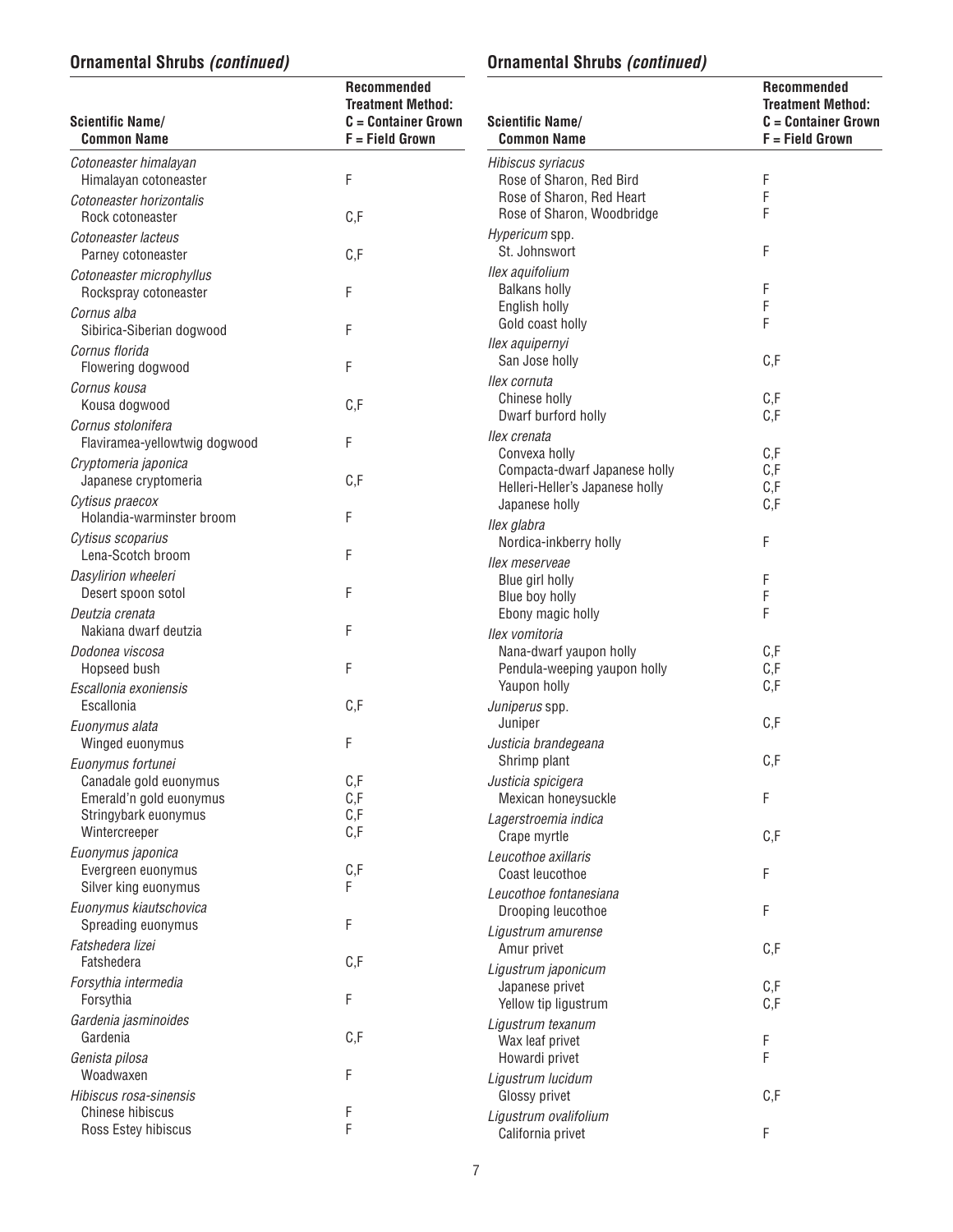# **Ornamental Shrubs (continued)**

# **Ornamental Shrubs (continued)**

| <b>Scientific Name/</b><br><b>Common Name</b>    | Recommended<br><b>Treatment Method:</b><br>$C =$ Container Grown<br>F = Field Grown | <b>Scientific Name/</b><br><b>Common Name</b>                   | Recommended<br><b>Treatment Method:</b><br>$C =$ Container Grown<br>F = Field Grown |
|--------------------------------------------------|-------------------------------------------------------------------------------------|-----------------------------------------------------------------|-------------------------------------------------------------------------------------|
| Ligustrum vicaryi<br>Vicary golden privet        | C, F                                                                                | Potentilla fragiformis<br>Cinquefoil                            | F                                                                                   |
| Livistona chinensis                              |                                                                                     | Potentilla fruticosa                                            |                                                                                     |
| Chinese fountain palm                            | F                                                                                   | Cinquefoil<br>Protea neriifolia                                 | C, F                                                                                |
| Lonicera fragrantissima<br>Winter honeysuckle    | F                                                                                   | Protea                                                          | F                                                                                   |
| Lonicera periclymenum                            |                                                                                     | Pyracantha coccinea                                             |                                                                                     |
| Flowering woodbine                               | F                                                                                   | Scarlet firethorn                                               | C, F                                                                                |
| Serotina woodbine                                | F                                                                                   | Pyracantha fortuneana                                           |                                                                                     |
| Lonicera sempervirens<br>Trumpet honeysuckle     | F                                                                                   | Lalendel Monrovia pyracantha<br>Monon pyracantha                | C, F<br>C, F                                                                        |
| Mahonia aquifolium                               |                                                                                     | Red elf hybrid pyracantha                                       | C, F                                                                                |
| Oregon grape                                     | F                                                                                   | Rutgers hybrid pyracantha                                       | C, F                                                                                |
| Myoporum parvifolium                             |                                                                                     | Santa Cruz pyracantha<br>Victory pyracantha                     | C, F<br>C, F                                                                        |
| Prostrate myoporum                               | F                                                                                   | Pyracantha skoidzumi                                            |                                                                                     |
| Myrtus communis<br>True myrtle                   | C, F                                                                                | Formosa firethorn                                               | C, F                                                                                |
| Nandina domestica                                |                                                                                     | Rhaphiolepis indica                                             |                                                                                     |
| Compacta-dwarf heavenly bamboo                   | C, F                                                                                | Enchantress-Moness rhaphiolepis<br>India hawthorn               | F<br>C, F                                                                           |
| Harbour-dwarf heavenly bamboo                    | C, F                                                                                | Springtime-Monme rhaphiolepis                                   | F                                                                                   |
| Heavenly bamboo<br>Nana compacta-heavenly bamboo | C, F<br>C, F                                                                        | Rhaphiolepis ovata                                              |                                                                                     |
| Nana purpurea-heavenly bamboo                    | C, F                                                                                | Round-leaf rhaphiolepis                                         | F                                                                                   |
| Woods-dwarf heavenly bamboo                      | C, F                                                                                | Rhipsalidopsis gaetneri                                         |                                                                                     |
| Nerium oleander                                  |                                                                                     | Easter cactus                                                   | C, F                                                                                |
| Hardy red oleander<br>Oleander                   | C, F<br>C, F                                                                        | Rhododendron spp.<br>Azalea                                     | C, F                                                                                |
| Ruby lace oleander                               | C, F                                                                                | Rhododendron                                                    | C, F                                                                                |
| Osmanthus heterophyllus                          |                                                                                     | Rhus lancea                                                     |                                                                                     |
| Holly-leaf osmanthus                             | F                                                                                   | African sumac                                                   | C, F                                                                                |
| Pachysandra terminalis<br>Japanese spurge        | F                                                                                   | Rosa rugosa<br>Ramanas rose                                     | F                                                                                   |
| Philadelphus spp.                                |                                                                                     | Rosmarinus officinalis                                          |                                                                                     |
| Mockorange                                       | C, F                                                                                | Rosemary                                                        | F                                                                                   |
| Phoenix roebelenii                               |                                                                                     | Spiraea vanhouttei                                              |                                                                                     |
| Pygmy date palm                                  | F                                                                                   | <b>Bridal wreath</b>                                            | F                                                                                   |
| Photinia fraseri<br>Fraser's photinia            | C, F                                                                                | Syringa vulgaris<br>Common lilac                                | F                                                                                   |
| Picea abies                                      |                                                                                     | Syzygium paniculata                                             |                                                                                     |
| Repens-spreading Norway spruce                   | F                                                                                   | Brush cherry                                                    | C, F                                                                                |
| Pendula-weeping Norway spruce                    | F                                                                                   | Taxus cuspidata                                                 |                                                                                     |
| Pieris japonica<br>Andromeda                     |                                                                                     | Japanese yew                                                    | F                                                                                   |
| Lily-of-the-valley                               | C, F<br>F                                                                           | Taxus media<br>Yew                                              | F                                                                                   |
| Snowdrift                                        | F                                                                                   | Thuja occidentalis                                              |                                                                                     |
| Temple bells lily-of-the-valley                  | F                                                                                   | American arborvitae                                             | F                                                                                   |
| Valley rose lily-of-the-valley                   | F                                                                                   | Emerald arborvitae                                              |                                                                                     |
| Pittosporum spp.<br>Pittosporum                  | C, F                                                                                | Globosa-globe arborvitae                                        |                                                                                     |
| Platycladus orientalis                           |                                                                                     | Little Giant-dwarf arborvitae<br>Nigra-dark American arborvitae |                                                                                     |
| Oriental arborvitae                              | C, F                                                                                | Pyramidalis arborvitae                                          |                                                                                     |
| Plumbago ariculata                               |                                                                                     | Rheingold arborvitae                                            |                                                                                     |
| Blue cape plumbago                               | F                                                                                   | Woodwardii arborvitae                                           | F                                                                                   |
| Podocarpus macrophyllus<br>Yewpine               | C, F                                                                                |                                                                 |                                                                                     |
|                                                  |                                                                                     |                                                                 |                                                                                     |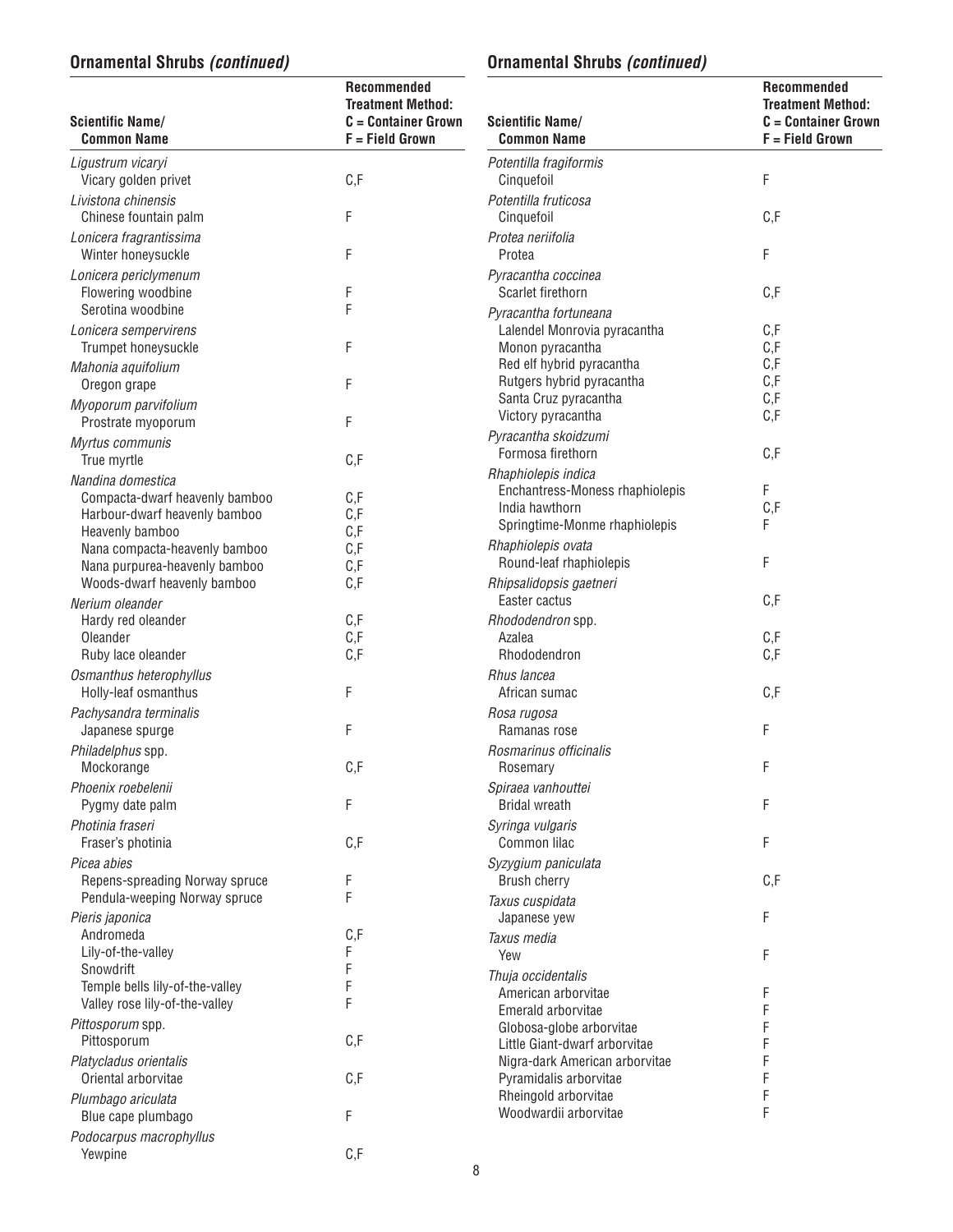# **Ornamental Shrubs (continued)**

# **Ground Covers (continued)**

| <b>Scientific Name/</b><br><b>Common Name</b>             | <b>Recommended</b><br><b>Treatment Method:</b><br>$C =$ Container Grown<br>F = Field Grown | <b>Scientific Name/</b><br><b>Common Name</b>       | Recommended<br><b>Treatment Method:</b><br>$C =$ Container Grown<br>F = Field Grown |
|-----------------------------------------------------------|--------------------------------------------------------------------------------------------|-----------------------------------------------------|-------------------------------------------------------------------------------------|
| Thuja orientalis                                          |                                                                                            | Clytostoma callistegioides                          |                                                                                     |
| Aurea nana-dwarf golden arborvitae                        | F                                                                                          | Violet trumpet vine                                 | C, F                                                                                |
| Minima glauca-dwarf arborvitae                            | F                                                                                          | Cortaderia selloana                                 |                                                                                     |
| Trachelospermum jasminoides                               |                                                                                            | Pampas grass                                        | F                                                                                   |
| Chinese star jasmine                                      | F                                                                                          | Delosperma alba                                     |                                                                                     |
| Veitchia merilli                                          | F                                                                                          | White iceplant                                      | F                                                                                   |
| Christmas palm<br>Viburnum davidii                        |                                                                                            | Drosanthemum floribundum<br>Trailing rosea iceplant | F                                                                                   |
| David viburnum                                            | F                                                                                          | Festuca ovina                                       |                                                                                     |
| Viburnum japonicum                                        |                                                                                            | <b>Blue fescue</b>                                  | F                                                                                   |
| Viburnum                                                  | F                                                                                          | Gazania spp.                                        |                                                                                     |
| Viburnum opulus sterile                                   |                                                                                            | Gazania                                             | F                                                                                   |
| Eastern snowball viburnum                                 | F                                                                                          | Hedera canariensis                                  |                                                                                     |
| Viburnum plicatum tomentosum                              |                                                                                            | Algerian ivy                                        | F                                                                                   |
| Doublefile viburnum                                       | F                                                                                          | Hedera helix                                        |                                                                                     |
| Viburnum x pragense                                       |                                                                                            | English ivy                                         | F                                                                                   |
| Virburnum                                                 | F                                                                                          | Hemerocallis spp.                                   |                                                                                     |
| Viburnum setigerum                                        |                                                                                            | Day lily                                            | C, F                                                                                |
| Tea viburnum                                              | F                                                                                          | Hosta spp.                                          |                                                                                     |
| Viburnum suspensum                                        |                                                                                            | Plantain lily                                       | C, F                                                                                |
| Sandankwa viburnum                                        | F                                                                                          | Hypericum spp.                                      |                                                                                     |
| Viburnum tinus                                            |                                                                                            | St. Johnswort                                       | F                                                                                   |
| Compactum-spring bouquet viburnum<br>Laurastinus viburnum | F<br>C, F                                                                                  | Lampranthus spectabilis                             |                                                                                     |
| Viburnum trilobum                                         |                                                                                            | Red trailing iceplant                               | F                                                                                   |
| Compactum-dwarf cranberry bush                            | F                                                                                          | Liriope gigantea<br>White lily turf                 | F                                                                                   |
| Weigela florida                                           |                                                                                            | Liriope muscari                                     |                                                                                     |
| Java red weigela                                          | F                                                                                          | Big blue lily turf                                  | C, F                                                                                |
| Bristol ruby weigela                                      | F                                                                                          | Lilac beauty lily turf                              | C, F                                                                                |
| Minuet weigela                                            | F                                                                                          | Majestic lily turf                                  | C, F                                                                                |
| Xylosma congestum                                         |                                                                                            | Monroe white lily turf                              | C, F                                                                                |
| Xylosma                                                   | F                                                                                          | Silvery sunproof lily turf                          | C, F                                                                                |
| Yucca elata                                               |                                                                                            | Variegated liriope lily turf                        | C, F                                                                                |
| Soaptree yucca                                            | C, F                                                                                       | Lonicera japonica                                   |                                                                                     |
| Yucca recurvifolia                                        |                                                                                            | Japanese honeysuckle                                | F                                                                                   |
| Pendulous yucca                                           | F                                                                                          | Mesembryanthemum crystallinum<br>Ice plant          | F                                                                                   |
| <b>Ground Covers</b>                                      |                                                                                            | Ophiopogon japonicus                                |                                                                                     |
|                                                           | Recommended                                                                                | Mondo grass                                         | F                                                                                   |
|                                                           | <b>Treatment Method:</b>                                                                   | Osteospermum fruticosum                             |                                                                                     |
| <b>Scientific Name/</b>                                   | $C =$ Container Grown                                                                      | Trailing African daisy                              | F                                                                                   |
| <b>Common Name</b>                                        | $F = Field Grown$                                                                          | Sedum brevifolium                                   |                                                                                     |
| Agapanthus africanus                                      |                                                                                            | Stonecrop                                           | F                                                                                   |
| Lily-of-the-Nile                                          | C, F                                                                                       | Trachelospermum jasminoides                         |                                                                                     |
| Ajuga spp.                                                |                                                                                            | Chinese star jasmine                                | F                                                                                   |
| Carpet bugle                                              | F                                                                                          | Vinca major                                         |                                                                                     |
| Arctotheca calendula                                      | F                                                                                          | <b>Bigleaf periwinkle</b>                           | F                                                                                   |
| Cape weed                                                 |                                                                                            | Vinca minor                                         |                                                                                     |
| Campanula elatines<br>Bellflower                          | C, F                                                                                       | Dwarf periwinkle                                    | F                                                                                   |
| Carpobrotus edulis                                        |                                                                                            |                                                     |                                                                                     |
| Largeleaf iceplant                                        |                                                                                            |                                                     |                                                                                     |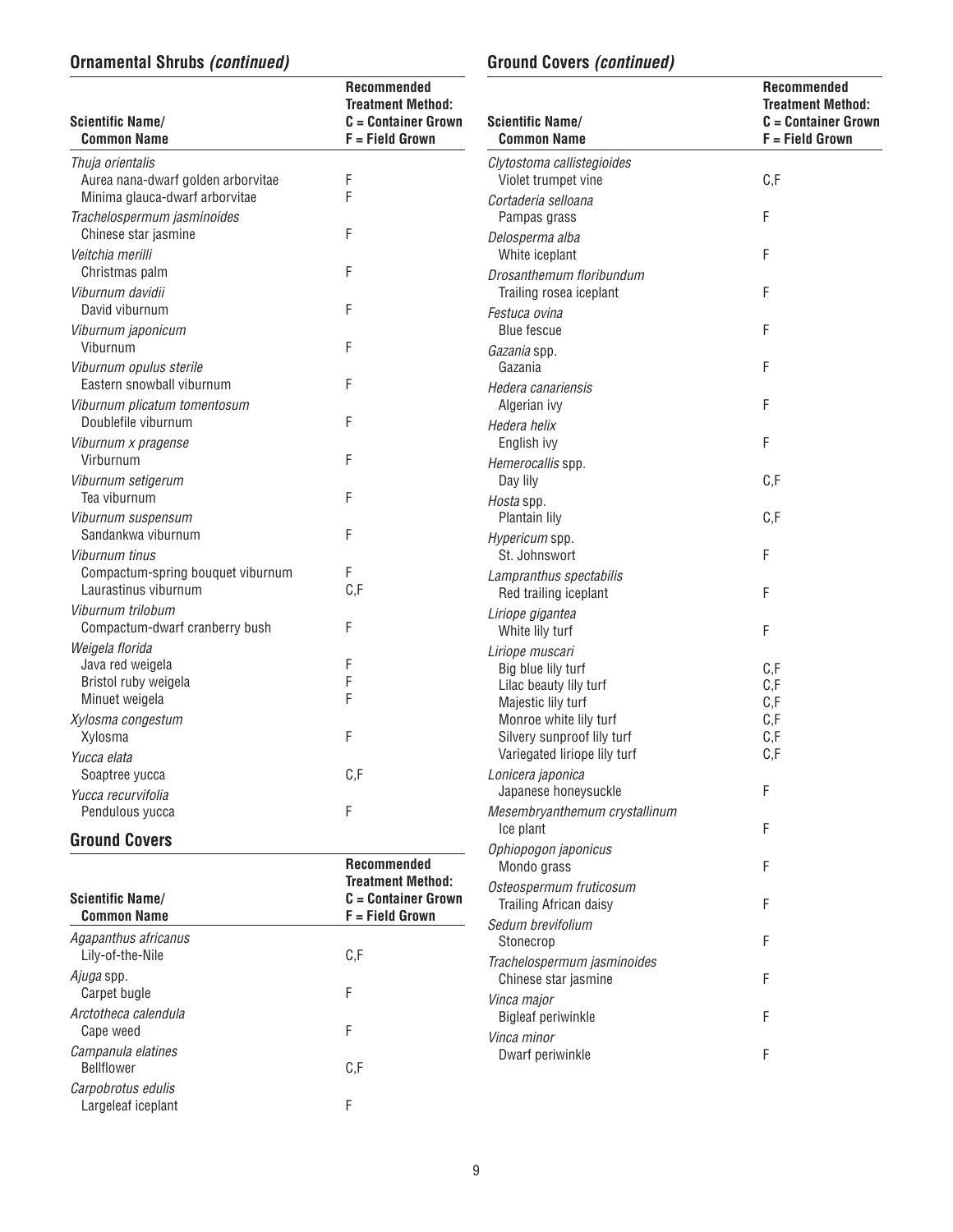## **Established Flowers**

| <b>Scientific Name/</b><br><b>Common Name</b>      | Recommended<br><b>Treatment Method:</b><br>$C =$ Container Grown<br>F = Field Grown |
|----------------------------------------------------|-------------------------------------------------------------------------------------|
| Achillea spp.                                      |                                                                                     |
| Yarrow<br>Antirrhinum majus                        | F                                                                                   |
| Snapdragon                                         | F                                                                                   |
| Caladium bicolor<br>Fancy-leaved caladium          | F                                                                                   |
| Chrysanthemum coccineum<br>Painted daisy           | F                                                                                   |
| Chrysanthemum maximum<br>Shasta daisy              | F                                                                                   |
| Chrysanthemum morifolium<br>Chrysanthemum          | F                                                                                   |
| Coreopsis lanceolata<br>Coreopsis                  | F                                                                                   |
| Dianthus barbatus<br>Sweet william                 | F                                                                                   |
| Dicentra spectabilis<br><b>Bleeding heart</b>      | C, F                                                                                |
| Dimorphotheca spp.<br>Cape marigold                | F                                                                                   |
| Echinacea purpurea<br>Purple coneflower            | F                                                                                   |
| Geum quellyon<br>Geum                              | F                                                                                   |
| Gladiolus hortulanus<br>Gladiolus                  | F                                                                                   |
| Gypsophila paniculata<br>Baby's breath             | F                                                                                   |
| Impatiens wallerana<br>Impatiens                   | F                                                                                   |
| Iris spp.<br><b>Bearded</b> iris                   | F                                                                                   |
| Liatris spicata<br><b>Blazing star</b>             | C,F                                                                                 |
| Pelargonium hortorum<br>Geranium                   | F                                                                                   |
| Petunia spp.<br>Petunia                            | F                                                                                   |
| Portulaca grandiflora<br>Rose moss                 | F                                                                                   |
| Ranunculus asiaticus<br>Persian ranunculus         | F                                                                                   |
| <i>Rosa</i> spp.<br>Rose                           | F                                                                                   |
| Rudbeckia hirta<br>Gloriosa daisy/black-eyed susan | F                                                                                   |
| Salvia spp.<br>Sage                                | F                                                                                   |
| Stokesia laevis<br>Stokes aster                    | F                                                                                   |
| Strelitzia reginae<br>Bird of paradise             | F                                                                                   |

# **Established Flowers (continued)**

| <b>Scientific Name/</b><br><b>Common Name</b> | <b>Recommended</b><br><b>Treatment Method:</b><br>$C =$ Container Grown<br><b>F</b> = Field Grown |
|-----------------------------------------------|---------------------------------------------------------------------------------------------------|
| Tagetes spp.<br>Marigold                      | F                                                                                                 |
| Viola wittrockiana<br>Pansy                   | F                                                                                                 |
| Zinnia elegans<br>Common zinnia               | F                                                                                                 |

# **Non-bearing Fruit and Nut Trees and Non-bearing Vineyards†**

| <b>Common Name</b> | <b>Recommended</b><br><b>Treatment Method:</b><br>$C =$ Container Grown<br>F = Field Grown |
|--------------------|--------------------------------------------------------------------------------------------|
| Almond             | F                                                                                          |
| Apple              | F                                                                                          |
| Apricot            | F                                                                                          |
| Avocado            | F                                                                                          |
| Cherry, sour       | F                                                                                          |
| Cherry, sweet      | F                                                                                          |
| Fig                | F                                                                                          |
| Filbert            | F                                                                                          |
| Grape, American    | F                                                                                          |
| Grape, European    | F                                                                                          |
| Grapefruit         | F                                                                                          |
| Kiwi               | F                                                                                          |
| Kumquat            | C, F                                                                                       |
| Lemon              | F                                                                                          |
| Macadamia nut      | F                                                                                          |
| Nectarine          | F                                                                                          |
| Olive              | F                                                                                          |
| Orange             | C, F                                                                                       |
| Peach              | F                                                                                          |
| Pear               | F                                                                                          |
| Pecan              | C, F                                                                                       |
| Pistachio          | F                                                                                          |
| Plum               | F                                                                                          |
| Pomegranate        | F                                                                                          |
| Prune              | F                                                                                          |
| Walnut, black      | F                                                                                          |
| Walnut, English    | F                                                                                          |

† Non-bearing fruit and nut trees and non-bearing vineyards are defined as plants that will not bear fruit for at least one year after treatment. Do not apply to plants that will bear fruits, berries or nuts within 12 months of application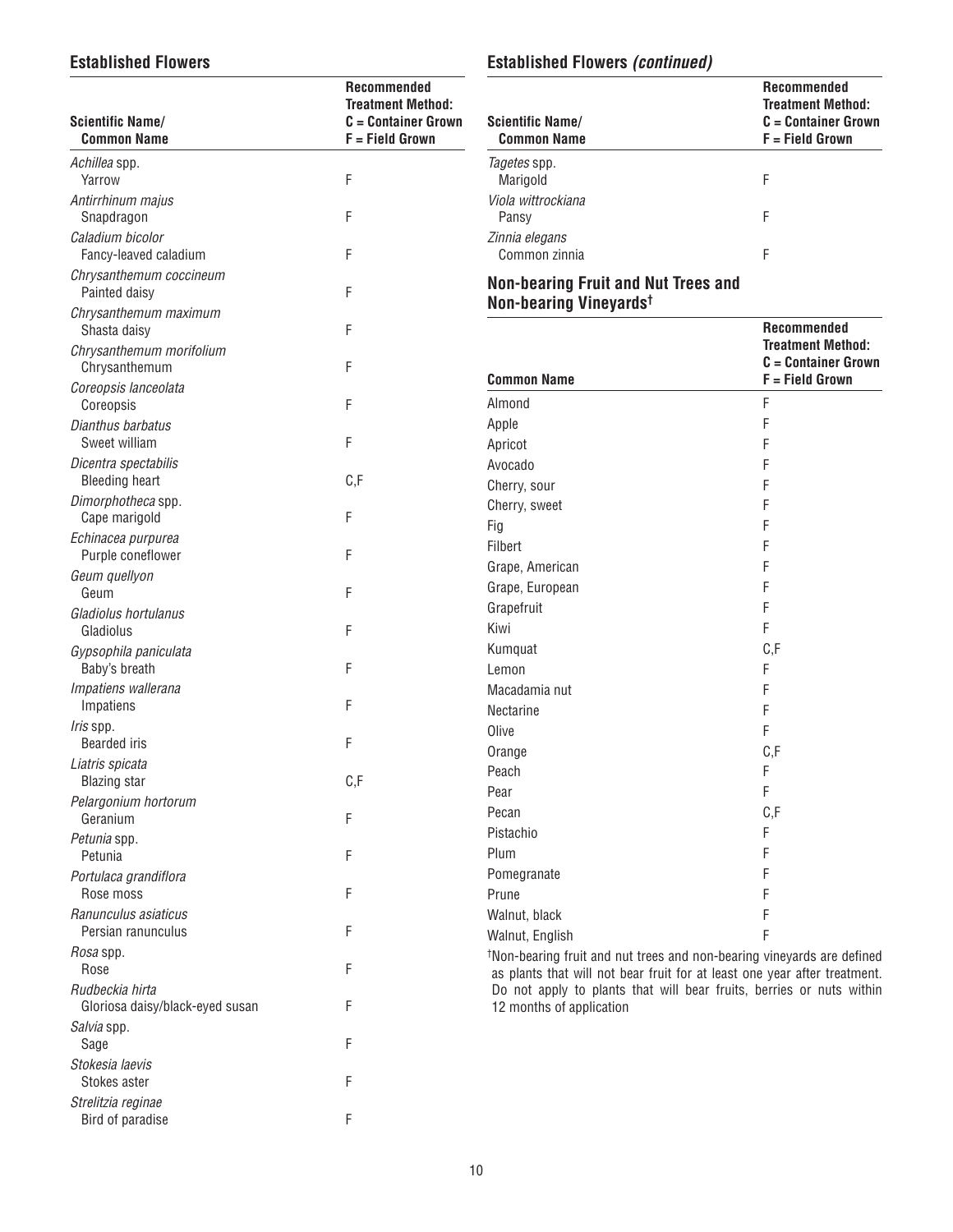# **Non-bearing Berries††**

| <b>Recommended</b><br><b>Treatment Method:</b><br>$C =$ Container Grown<br>F = Field Grown |  |  |
|--------------------------------------------------------------------------------------------|--|--|
| F                                                                                          |  |  |
| F                                                                                          |  |  |
| F                                                                                          |  |  |
| F                                                                                          |  |  |
| F                                                                                          |  |  |
| F                                                                                          |  |  |
| F                                                                                          |  |  |
| F                                                                                          |  |  |
| F                                                                                          |  |  |
|                                                                                            |  |  |

††Non-bearing berries are defined as plants that will not bear berries for at least one year after treatment. Do not apply to plants that will bear fruits, berries or nuts within 12 months of application

## **Ornamental Bulbs**

### **Special Use Precautions**

Do not apply to tulip plants that have emerged to a height greater than 3/4 inch. Deep till prior to planting any crop after this use.

Do not apply to gladioli prior to emergence or to plants less than one inch in diameter.

### **Application Rates, Frequency, and Timing of Applications**

Surflan XL 2G may be applied for annual weed control in ornamental bulbs such as bulbous iris, daffodil (*narcissus*), hyacinth, and tulip. Apply Surflan XL 2G to the soil surface two (2) to four (4) weeks after planting and final hilling but prior to the emergence of annual weeds. Surflan XL 2G may also be applied following bulb emergence. For fall-planted bulbs, apply Surflan XL 2G again in late winter or early spring to weed-free soil surfaces.

### **Broadcast Application Rates**

|                               |                      | <b>Surflan XL 2G</b> |                           | <b>Minimum</b><br>Time<br><b>Between</b> | <b>Total</b><br><b>Amount</b><br>Allowed |
|-------------------------------|----------------------|----------------------|---------------------------|------------------------------------------|------------------------------------------|
| Time of<br><b>Application</b> | Soil<br>Texture      | (Ib.<br>acre)        | (Ib./1,000)<br>$sq.$ ft.) | <b>Applications</b><br>(months)          | Per Year<br>(lb./acre)                   |
| Fall                          | Coarse               |                      | 1.7                       | 3                                        | 150                                      |
| Fall                          | Medium<br>and Fine   | 150                  | 3.4                       | 3                                        | 225                                      |
| Feb. - March                  | All Soil<br>Textures | 75                   | 1.7                       | 3                                        | 225                                      |

## **Christmas Tree Plantations**

Apply Surflan XL 2G to established plantings of labeled field grown Christmas tree species prior to germination of target weeds. Do not apply to Douglas fir (Pseudotsuga menziesii) or Eastern hemlock (Tsuga canadensis). Do not apply to seedbeds or seedling transplant beds. Apply only to established plantings. Established plants are defined as those that have been transplanted into their final growing location for a sufficient period of time to allow the soil to be firmly settled around the roots from packing and rainfall or irrigation.

### **Broadcast Application Rates**

|                        | <b>Surflan XL 2G</b> |                           | <b>Minimum</b><br><b>Time Between</b> | <b>Total</b><br><b>Amount</b><br>Allowed |
|------------------------|----------------------|---------------------------|---------------------------------------|------------------------------------------|
| Length of Con-<br>trol | (lb./acre)           | (Ib./1,000)<br>$sq.$ ft.) | <b>Applications</b><br>(months)       | Per Year<br>(lb./acre)                   |
| $2 - 4$ months         | 200                  | 4.6                       |                                       | 400                                      |

**Note:** Refer to the "General Information" section of this label for general use precautions and information on application. Refer to "Approved Uses" section of this label for special use precautions and information weeds controlled.

## **Noncropland Areas: Industrial Sites, Utility Substations, Highway Guardrails, Sign Posts, and Delineators**

Surflan XL 2G is recommended as a preemergence treatment for control of certain annual grasses and broadleaf weeds on industrial sites, utility substations, highway guardrails, sign posts, and delineators. Apply Surflan XL 2G prior to germination of target weeds. Areas to be treated should be free of established weeds or existing weeds should be controlled with postemergence herbicides.

### **Broadcast Application Rates**

|                               | <b>Surflan XL 2G</b> |                           | <b>Minimum</b><br>Time Between  | <b>Total</b><br><b>Amount</b><br><b>Allowed</b> |
|-------------------------------|----------------------|---------------------------|---------------------------------|-------------------------------------------------|
| <b>Length of Con-</b><br>trol | (lb./acre)           | (lb./1,000)<br>$sq.$ ft.) | <b>Applications</b><br>(months) | Per Year<br>(lb./acre)                          |
| $2 - 4$ months                | 200                  | 4.6                       |                                 | 400                                             |

**Note:** Refer to the "General Information" section of this label for general use precautions and information on application. Refer to "Approved Uses" section of this label for special use precautions and information weeds controlled.

## **Warm Season Turfgrasses**

Surflan XL 2G may be applied as a preemergence treatment for control of annual grasses and certain broadleaf weeds in established warm season turf including bahiagrass, bermudagrass, buffalograss, centipedegrass, St. Augustinegrass and zoysiagrass or established tall fescue growing in warm season areas. Established turf is defined as a dense turf having a well-anchored root system and healthy, vigorous top growth.

Successful preemergence control of weeds listed on this label requires that Surflan XL 2G be applied prior to weed germination and be activated by at least one-half (1/2) inch of rainfall or irrigation as soon as possible after application.

### **Special Use Precautions:**

To avoid possible injury, do not apply Surflan XL 2G to:

- Cool season turfgrass species other than tall fescue.
- Lawns containing dichondra or cool season turfgrass species.
- Golf course putting greens or tees.
- Turfgrass in the spring that was planted the previous fall.
- Newly sprigged or sodded areas of bermudagrass, St. Augustinegrass, centipedegrass, zoysiagrass or tall fescue until these turfs are well established and have well anchored root systems.
- Newly hydromulched areas of bermudagrass until such areas are well established.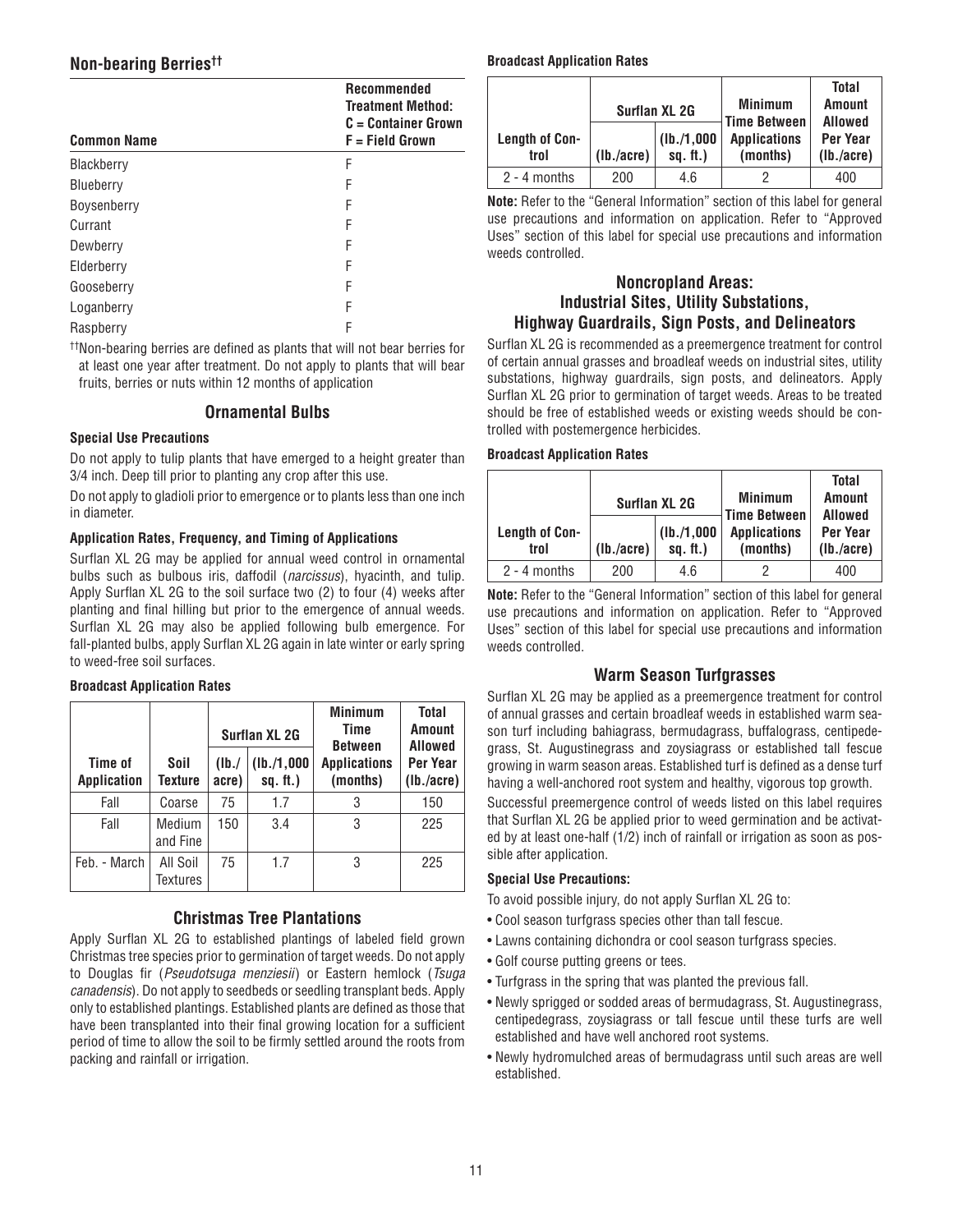- This product must be watered in as soon as possible after application to dissolve the granules. A single rainfall or irrigation of 1/2 inch or more is required after product application. Watering-in must be performed by the commercial applicator or the commercial applicator must provide the following information to the resident or owner in writing:
- "This product must be watered in as soon as possible."
- "Do not enter or allow others (including children or pets) to enter the treated areas (except those involved in the watering) until the watering-in is complete and the surface is dry."

Surflan XL 2G will not control emerged weeds.

Surflan XL 2G may injure turf that is not well established or is stressed or weakened due to unfavorable winter climatic conditions, drought, nematodes, or other factors which damage or weaken turf root systems. Apply Surflan XL 2G only to healthy, well-established turf that has a wellanchored root system.

Do not apply Surflan XL 2G in the spring or early summer to tall fescue turfgrass reseeded the previous fall. In such cases, apply Balan\* 2.5G granular herbicide at 60 pounds per acre in early summer (Round 1) and Surflan XL 2G at 100 pounds per acre approximately eight weeks later (Round 2).

In bermudagrass areas that have been overseeded with winter grasses, a spring application of Surflan XL 2G will thin the overseeded grasses.

### **Weeds Controlled or Suppressed by Surflan XL 2G**

**Weeds controlled by Surflan XL 2G when applied at 100 to 150 lbs./ acre (2.3 to 3.4 lbs./1,000 sq. ft.).**

### **Annual Grasses**

#### **Summer Annuals:**

| <b>Common Name</b>              | <b>Scientific Name</b>   |
|---------------------------------|--------------------------|
| Barnyardgrass                   | Echinochloa crus-galli   |
| Crabgrass                       | <i>Digitaria</i> spp.    |
| Crowfootgrass                   | Dactyloctenium aegyptium |
| foxtail                         | Setaria spp.             |
| Goosegrass                      | Fleusine indica          |
| Johnsongrass<br>(seedling only) | Sorghum halepense        |
| ryegrass, Italian               | I olium multiflorum      |
| sandbur, field                  | Cenchrus incertus        |
| <b>Broadleaf Weeds</b>          |                          |
| <b>Summer Annuals:</b>          |                          |
| Common Name                     | <b>Scientific Name</b>   |
| Carpetweed                      | Mollugo verticillata     |
| knotweed, prostrate             | Polygonum aviculare      |
| purslane, common                | Portulaça oleraçea       |
| <b>Winter Annuals:</b>          |                          |
| <b>Common Name</b>              | <b>Scientific Name</b>   |
| chickweed, common               | Stellaria media          |
| henbit                          | Lamium amplexicaule      |

#### **In addition to the weeds controlled, the following weeds will be partially controlled or suppressed at 100 to 150 lbs./acre (2.3 to 3.4 lbs./ 1,000 sq. ft.).**

| <b>Common Name</b> | <b>Scientific Name</b> |
|--------------------|------------------------|
| carrot, wild       | Daucus carota          |
| fleabane, dwarf    | Conyza ramosissima     |
| groundsel, common  | Senecio vulgaris       |
| mustard, Indian    | Brassica juncea        |
| spurge, prostrate  | Euphorbia humistrata   |
| woodsorrel, yellow | Oxalis stricta         |

## **Application Rates, Frequency and Timing of Applications**

Surflan XL 2G can be applied in the spring for summer annual grass and broadleaf weed control, and in the fall for winter annual broadleaf weed control.

#### **Broadcast Application Rates (Warm Season Turfgrasses)**

|             | <b>Surflan XL 2G</b> |                           | <b>Minimum</b><br><b>Time Between</b> | <b>Total</b><br><b>Amount</b><br>Allowed |
|-------------|----------------------|---------------------------|---------------------------------------|------------------------------------------|
| Use Area    | (lb./acre)           | (lb./1,000)<br>$sq.$ ft.) | <b>Applications</b><br>(months)       | Per Year<br>(lb./acre)                   |
| All regions | 100<br>150           | 2.3<br>3.4                |                                       | 200<br>300                               |

### **1. Summer Annual Grasses and Broadleaf Weeds**

**Single Application Program:** Apply 150 pounds per acre of Surflan XL 2G in late winter or early spring, prior to the onset of conditions favorable for summer annual weed germination.

**Split Application Program:** As an alternative to a single application program, Surflan XL 2G may be applied in a split application. This program is desirable when the initial application is made well in advance of weed germination and where weed control is desired for a longer period of time. Apply 100 pounds per acre of Surflan XL 2G in an initial application, followed by a second application of 100 pounds per acre 8 to 10 weeks later.

The second treatment of the split application may follow application of a different preemergence grass herbicide in place of the initial Surflan XL 2G application.

### **2. Winter Annual Broadleaf Weeds**

Apply Surflan XL 2G as a preemergence treatment in late summer or early fall, prior to the expected germination period for winter annual broadleaf weeds. Do not apply Surflan XL 2G to areas where fall overseeding will occur.

### **Application Directions**

Apply Surflan XL 2G evenly over the turfgrass area. Avoid spray pattern skips and overlaps that may result in incomplete coverage or over application. For best results use application equipment designed to uniformly broadcast granular herbicides. More uniform application may be achieved by spreading half the required amount of product over the area and then applying the remaining half in swaths at right angles to the first application. Calibrate application equipment prior to use, according to manufacturer's directions. Check equipment frequently to make sure it is working properly and distributing granules uniformly.

### **Reseeding**

Herbicides that control annual weeds may also affect establishment of desirable turfgrass seedlings. Reseeding should be delayed for at least 6 weeks following application of Surflan XL 2G at the 100 pounds per acre rate. When using Surflan XL 2G at the 150 pounds per acre rate, reseeding should be delayed 12 to 16 weeks after application. When reseeding, it is essential that proper cultural practices such as soil cultivation and seedbed preparation, irrigation and fertilization be followed. For satisfactory reseeding results following Surflan XL 2G use, the seeding rate should be increased and equipment designed to place seed in full contact with soil (such as the Rogers Aero Seeder) should be employed.